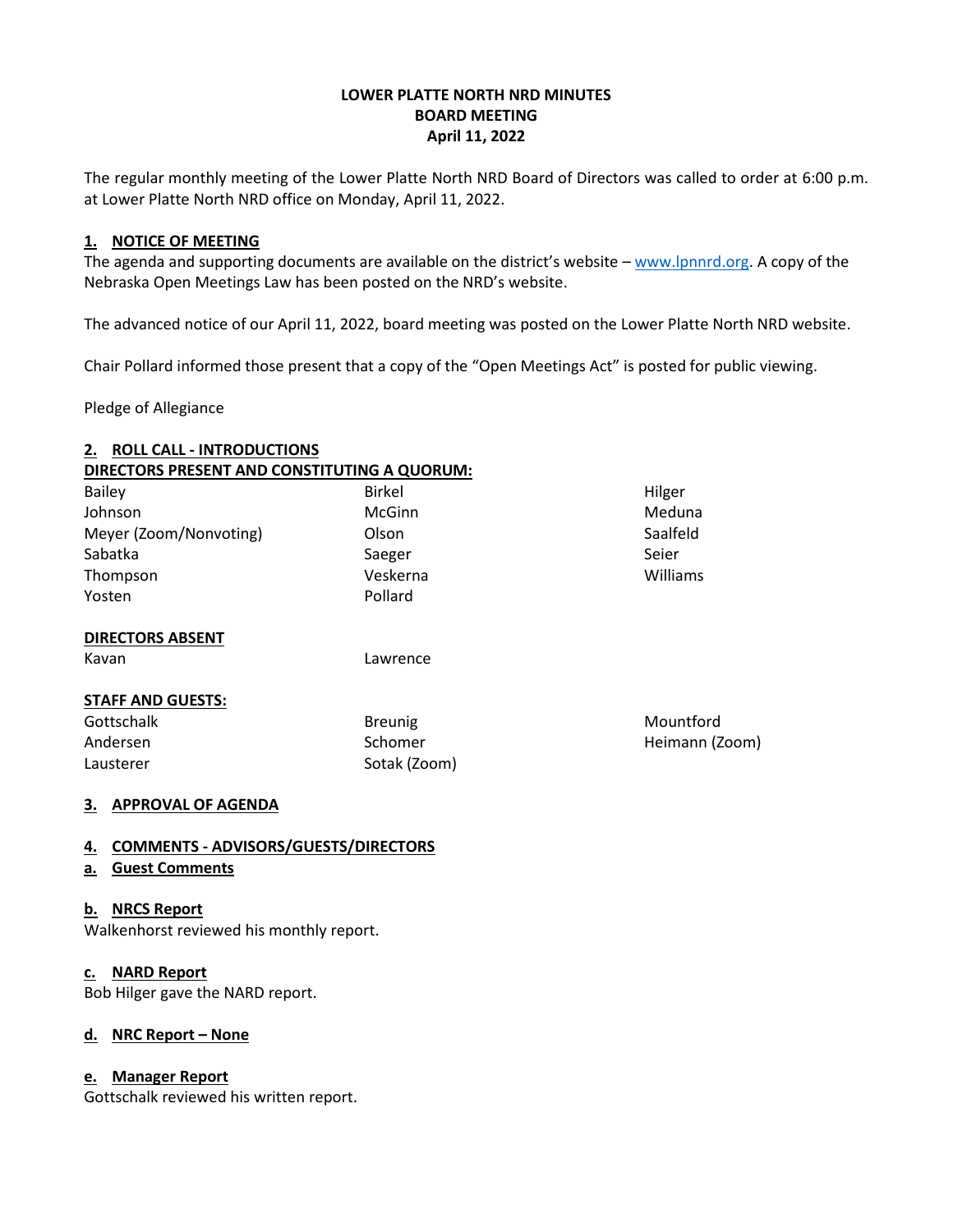### **f. Education Program – None**

#### **5. APPROVAL OF MINUTES**

Johnson the motion, seconded by Yosten, to approve the minutes from the March 14, 2022, Board Meeting. Motion carried on consent agenda.

### **6. REPORT OF STANDING COMMITTEES**

- **A**. **EXECUTIVE COMMITTEE REPORT**
- **1. UNFINISHED BUSINESS - None**

### **2. Meetings**

# **a. Pending**

### **1. GMDA Summer Meeting**

Johnson made the motion, seconded by Yosten, to send up to two staff and two directors to the GMDA Summer Conference Copper Mountain, Colorado. Motion carried on consent agenda.

### **b. Reports - None**

### **3. Management Items**

**a. Director Absence – None** 

### **b. Monthly Education Program – Update Given**

### **c. New NRD Building – JEO**

Olson made the motion, seconded by Sabatka, to move forward in our initial phase of the new office planning and authorize Chair to sign agreement with JEO as attached. Motion carried.

- **AYE:** Bailey, Birkel, Hilger, Johnson, McGinn, Olson, Sabatka, Saeger, Seier, Thompson, Veskerna, Williams, Yosten, Pollard
- **NAY:** Meduna, Saalfeld

### **d. Legal Description Issues on LPNRND Property – Update Given**

**e. Wanahoo Stilling Basin Update – This item will be taken later in the meeting**

### **4. Equipment – None**

### **5. Personnel**

### **a. Assistant Manager**

Birkel made the motion, seconded by Saalfeld, to approve the Personnel Sub-Committee's recommendation to hire Ryan Chapman as the next LPNNRD Assistant Manager effective the first week of June 2022. Motion carried all members present voting aye.

### **b. Wanahoo Summer Positions – Update Given**

### **6. Finance**

**a. Approval of Financial Reports**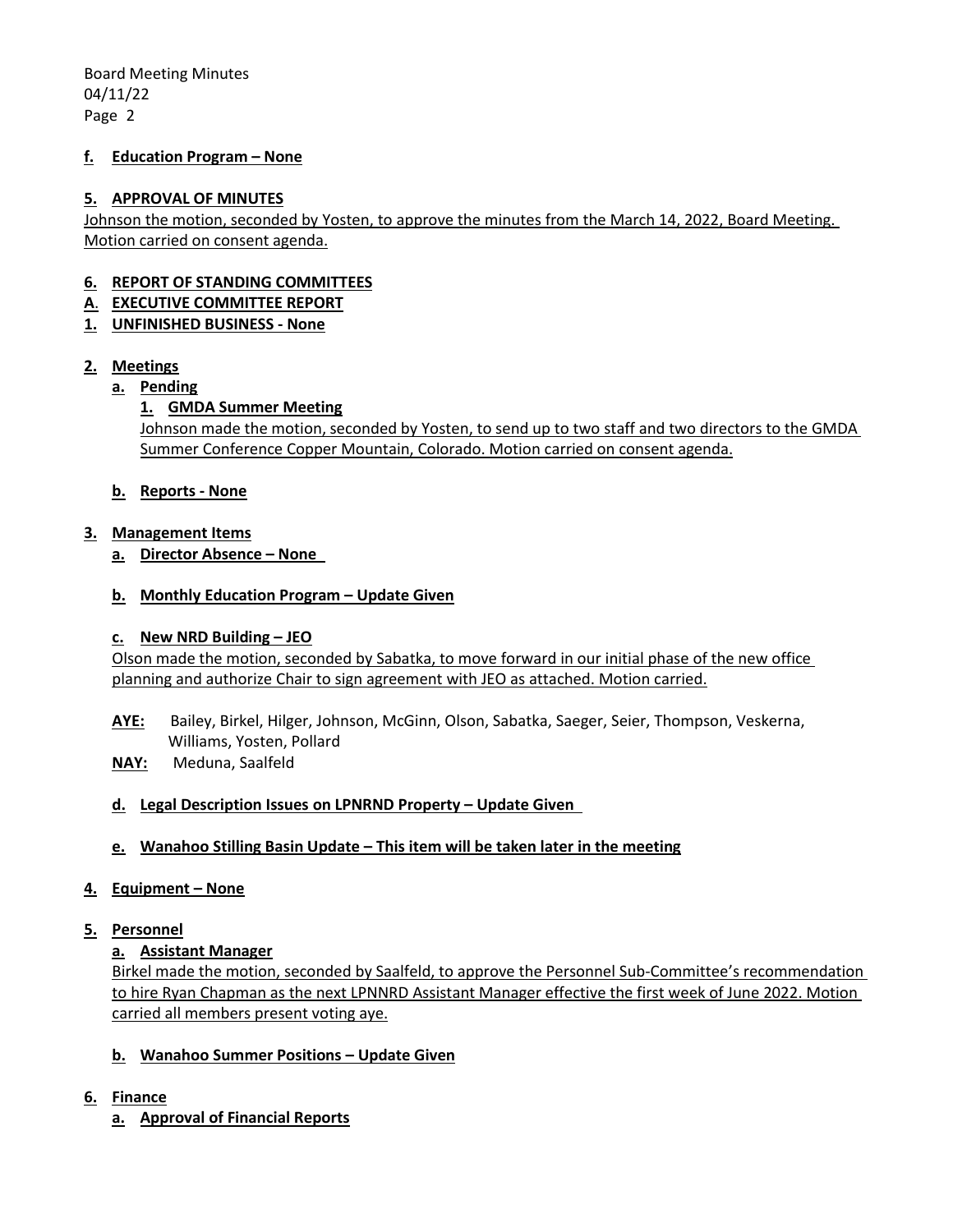> Johnson made the motion, seconded by Yosten, to approve the Final February 2022 Financial Statement as attached to the Executive Committee Minutes. Motion carried all members present voting aye.

# **b. Approval of Managers Expenses**

Johnson made the motion, seconded by Yosten, to approve Manager Gottschalk's time and expense sheets as attached to the Executive Committee Minutes. Motion carried on consent agenda.

# **c. Accounts Over 90 Days - Update Given**

Johnson made the motion, seconded by Yosten, that the April LPNNRD Executive Committee Minutes be received and placed on file. Motion carried on consent agenda.

# **B. OPERATIONS COMMITTEE REPORT**

**1. UNFINISHED BUSINESS - None**

# **2. WILD NE AND OTHER PROGRAMS – Update Given**

# **3. OPERATION AND MAINTENANCE & OTHER ITEMS**

### **a. Wanahoo Dam Stilling Basin (FEMA)**

Johnson made the motion, seconded by Yosten, to move the Still Basin payment request involving Valley Corporation to the full board for discussion and possible motion. Motion carried on consent agenda.

This item will be further discussed at the end of the meeting.

- **b. Wanahoo Relief Well Reconditioning – Update Given**
- **c. Wanahoo Auxiliary Spillway RCC Crack Repair – Update Given**
- **d. Haying Recreation Areas – Update Given**
- **e. Conservation Tree Program – Update Given**

# **4. ROCK AND JETTY - None**

# **5. LAKE WANAHOO**

### **a. Lake Wanahoo Breakwater Erosion**

McGinn made the motion, seconded by Johnson, to approve the low bid of \$13,725 from ME Collins to complete the erosion repair on the west end of the breakwater at Lake Wanahoo. Motion carried all members present voting aye.

### **b. Zero Turn Mowers for Lake Wanahoo**

Veskerna made the motion, seconded by McGinn, to approve purchasing two Hustler Z Diesel mowers from Ty's Outdoor Power for \$16,000.72. Motion carried all members present voting aye.

### **c. Wanahoo Primitive Camping Improvements**

Seier made the motion, seconded by McGinn, to approve purchasing two Campers from Outbound Trailer located in Hastings at a total cost not to exceed \$22,085 to be rented out at Lake Wanahoo. Motion failed.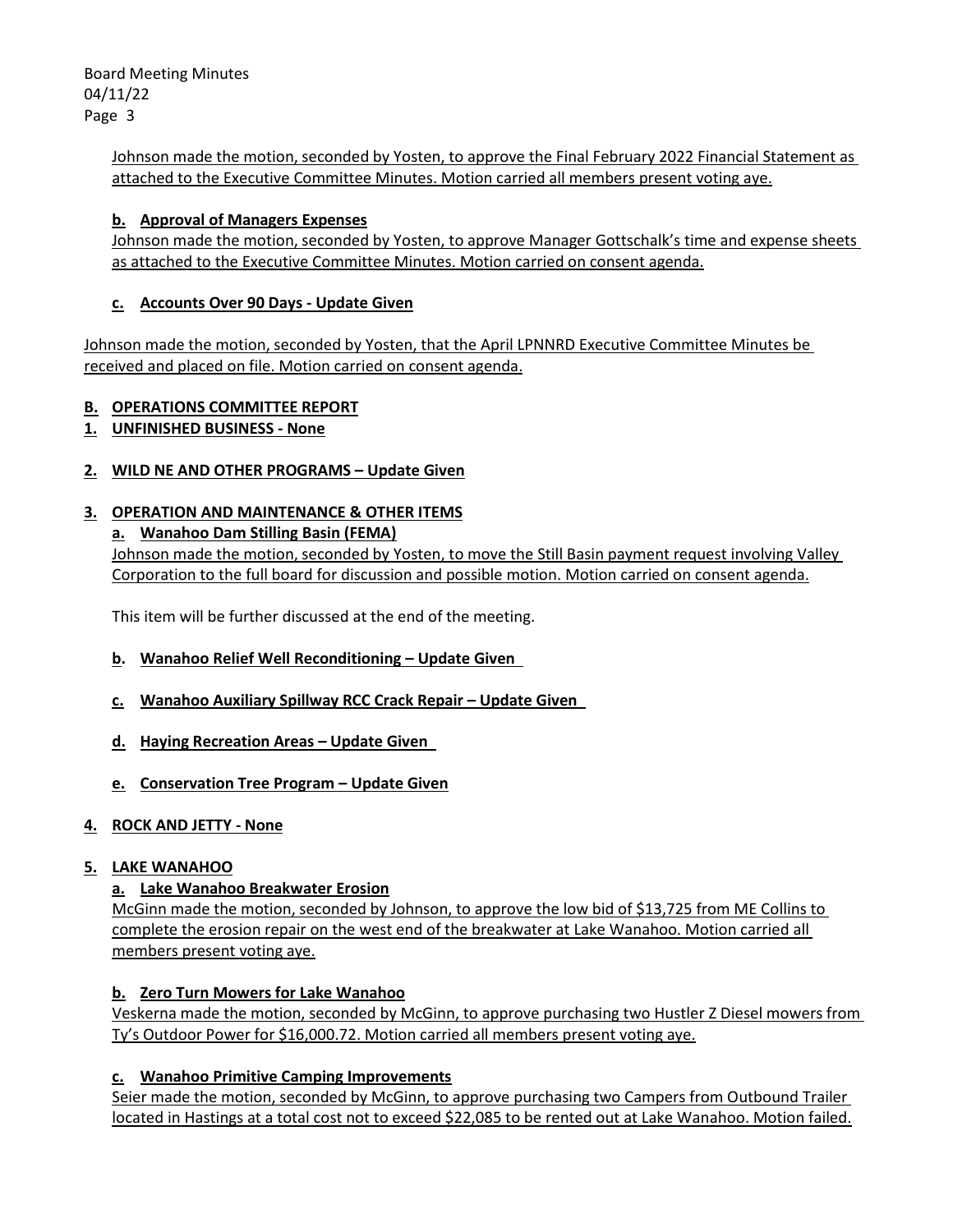- **AYE:** Johnson, McGinn, Olson, Seier, Thompson, Veskerna, Williams
- **NAY:** Bailey, Birkel, Hilger, Meduna, Saalfeld, Sabatka, Saeger, Yosten, Pollard
- **d. Lake Wanahoo Permit Sales – Update Given**
- **c. Lake Wanahoo Camping Revenue – Update Given**
- **d. Lake Wanahoo Donations - Update Given**
- **d. Clint Johannes Education Building – Update Given**

#### **6. INFORMATION & EDUCATION**

#### **a. Information**

- **1. Radio and eAds – Update Given**
- **2. Analytics – Update Given**
- **3. News Channel Nebraska Advertising – Update Given**

#### **b. Education**

### **1. Shell Creek Scholarship Applications**

Johnson made the motion, seconded by Yosten, to approve the three Shell Creek Scholarship applications received from Isaac Potmesil, Emma Jedlicka and Elyssa Cuevas. Motion carried on consent agenda.

- **2. Past Events – Update Given**
- **3. Future Events – Update Given**

#### **7. RURAL WATER SYSTEMS**

- **a. Colon – Update Given**
- **b. Bruno – Update Given**
- **c. Other – None**

Johnson made the motion, seconded by Yosten, that the April LPNNRD Operations Committee Minutes be received and placed on file. Motion carried on consent agenda.

### **C. WATER COMMITTEE REPORT**

### **1. UNFINISHED BUSINESS - None**

### **2. REGULATORY**

- **a. GROUNDWATER MANGEMENT AREA**
	- **1. Well Permit Program**
		- **a. Kyle Herchenbach Well Permit Application** Meduna made the motion, seconded by Hilger, to approve the late livestock well permit for Kyle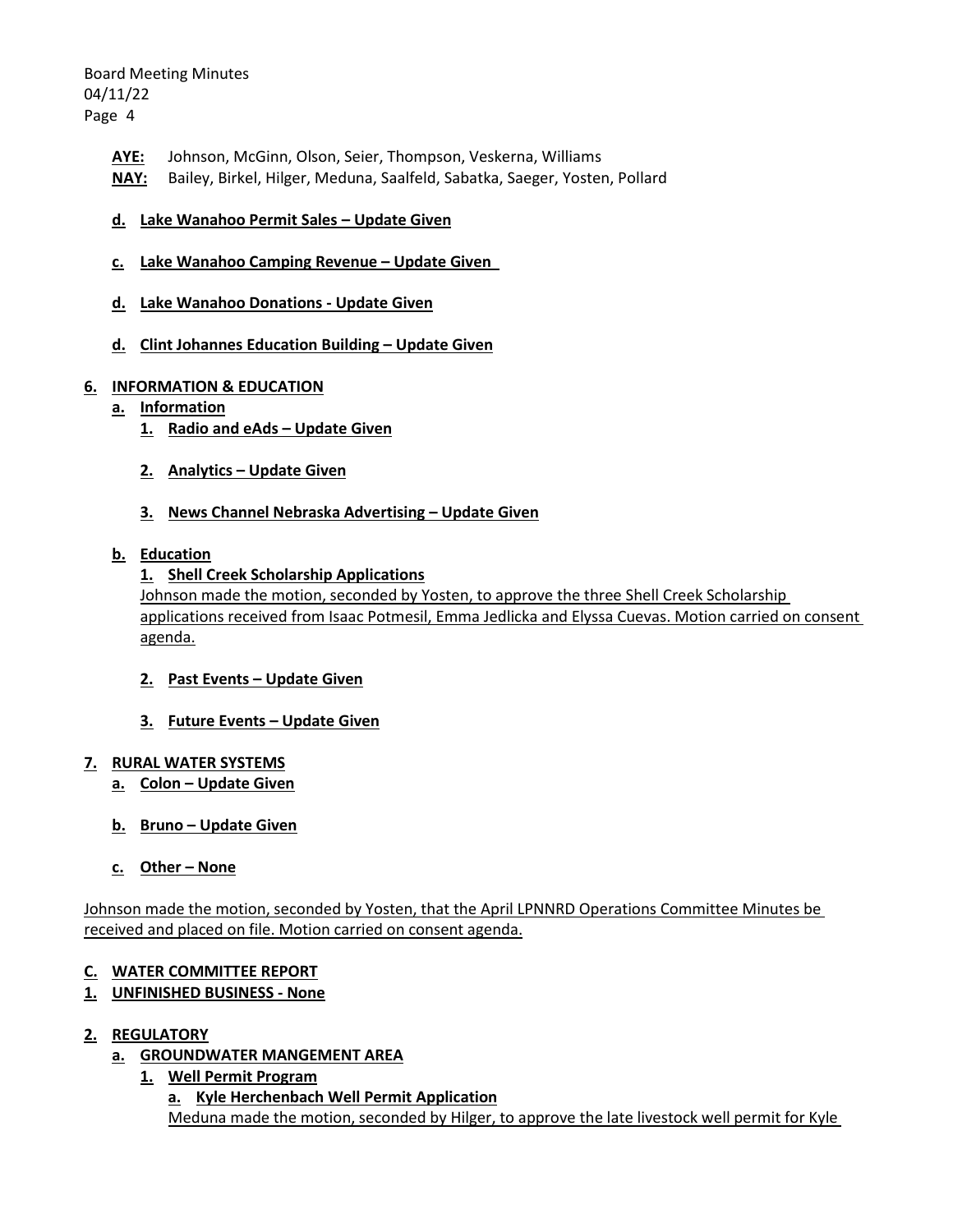Herchenbach in the NW1/4-SW1/4-S23-T20N-R3W. Motion carried all members present voting aye.

## **b. Jeffrey Hanson Well Permit Application**

Olson made the motion, seconded by Saalfeld, to approve the supplemental irrigation well permit for Jeffrey Hanson for E1/2-NE1/4-S33-T18N-R7E. Motion carried all members present voting aye.

# **c. Well Permits Approved – Update Given**

# **2. Irrigated Acre Transfer Policy**

Johnson made the motion, seconded by Yosten, to approve the draft irrigation acre transfer policy including Legal Counsel edits as attached to the Water Committee Minutes. Motion carried on consent agenda.

# **3. Special Quantity Subareas – Update Given**

**4. Lower Platte River Basin Water Management Plan Coalition - Update Given** 

### **5. LPNNRD Operator Certification – Update Given**

### **6. Cost Share Programs**

# **a. Soil Moisture Sensors**

Johnson made the motion, seconded by Yosten, to approve cost-share applications for advanced soil moisture sensors for John Schure, Brian Sanderson and James Brazda. Motion carried on consent agenda.

### **b. Flow Meters**

Johnson made the motion, seconded by Yosten, to take off all battery-operated meters from LPNNRD approved meters list including magnetic meters. Motion carried on consent agenda.

### **b. Chemigation – Update Given**

- **c. Groundwater Energy Levels – Update Given**
- **d. Groundwater Quality Sampling – Update Given**
- **e. Livestock Waste Applications – Update Given**

### **3. GROUND WATER PROGRAMS**

- **a. Decommissioned Well Program**
	- **1. Well Estimates – Update Given**
	- **2. Plugged Wells – Update Given**
- **b. Lower Platte North NRD Ground Water Studies**
	- **1. Phase Area Update – Update Given**
	- **2. Lower Platte River Consortium - Update Given**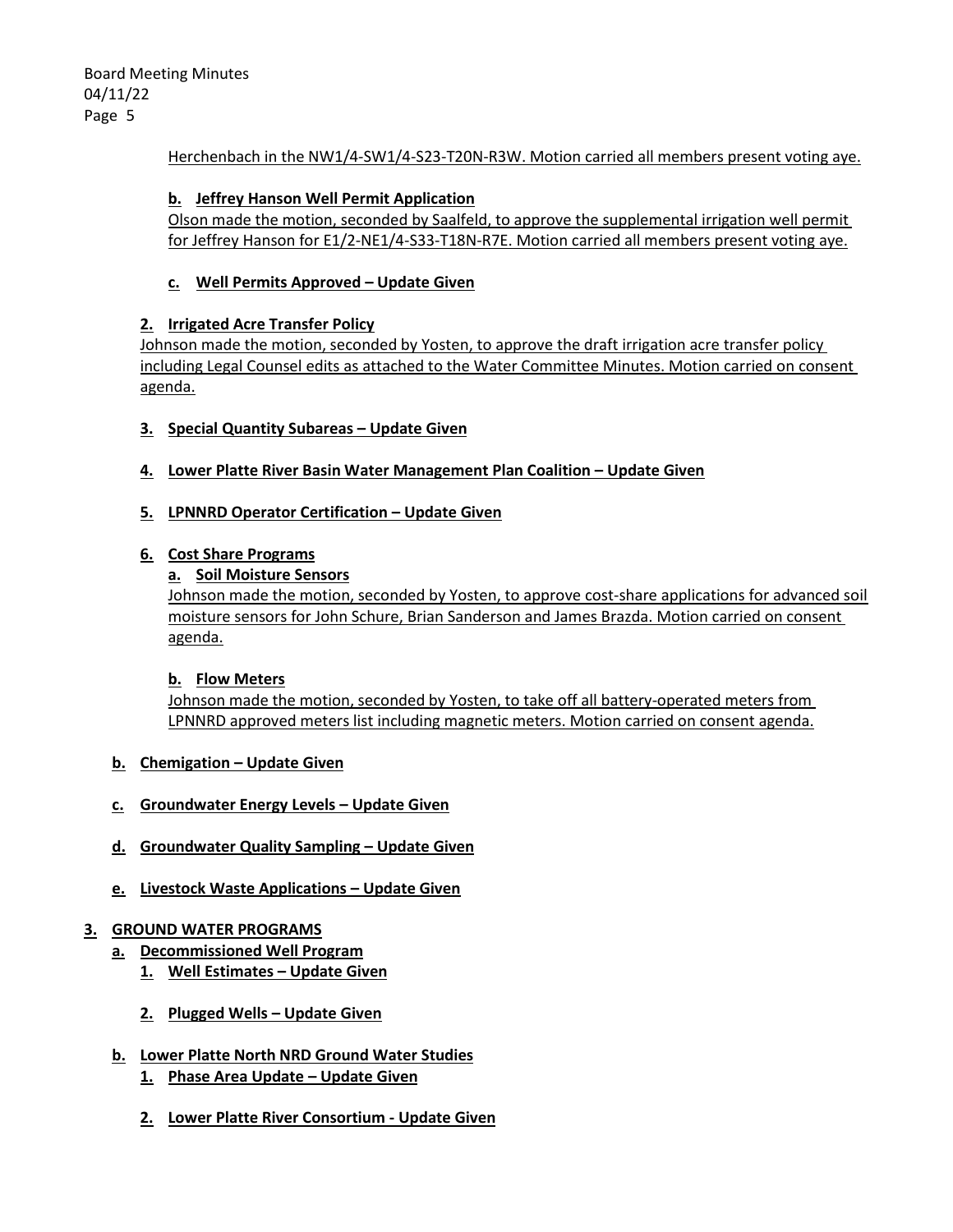## **3. NDEE and NRD Regional Meeting – Update Given**

### **c. Phoenix Database**

Johnson made the motion, seconded by Yosten, to approve support plan with Phoenix Webgroup for the Silver Plan at a cost of \$2,500/year. Motion carried on consent agenda.

### **4. SURFACE WATER PROGRAMS**

### **5. OTHER**

**a. GMDA Summer Conference – Update Given**

### **b. Comments from the Public – None**

Johnson made the motion, seconded by Yosten, that the April LPNNRD Water Committee Minutes be received and placed on file. Motion carried on consent agenda.

### **D. PROJECTS COMMITTEE REPORT**

# **1. UNFINISHED BUSINESS – NONE**

### **2. SWCP**

Johnson made the motion, seconded by Yosten, to include tree handplants as an eligible high priority practice under our Soil and Water Conservation Program, at 50% cost-share assistance on handplanting of 600 or more trees, provided that the cooperator uses our tree planting machine. It is further recommended that final approved payments will be subject to LPNNRD inspection. Motion carried on consent agenda.

Johnson made the motion, seconded by Yosten, to approve the 2022 SWCP policy with amendments/updates as attached to the Projects Committee Minutes. Motion carried on consent agenda.

### **a. SWCP Application Approvals**

Johnson made the motion, seconded by Yosten, to approve the five SWCP tree planting cost-share applications totaling \$4,232.50 as listed in the Projects Committee Minutes. Motion carried on consent agenda.

### **b. SWCP Payments – None**

- **c. SWCP Cancellations – None**
- **d. Wahoo Creek Cost-Share Payment Approvals – None**

### **3. WATERSHEDS**

- **a. Shell Creek Watershed**
	- **1. Shell Creek Environmental Enhancement Plan Implementation – Update Given**
		- **a. Tom Sprunk Bank Stabilization/Wetlands Project – Update Given**
		- **b. Shell Creek Grant Funding – Update Given**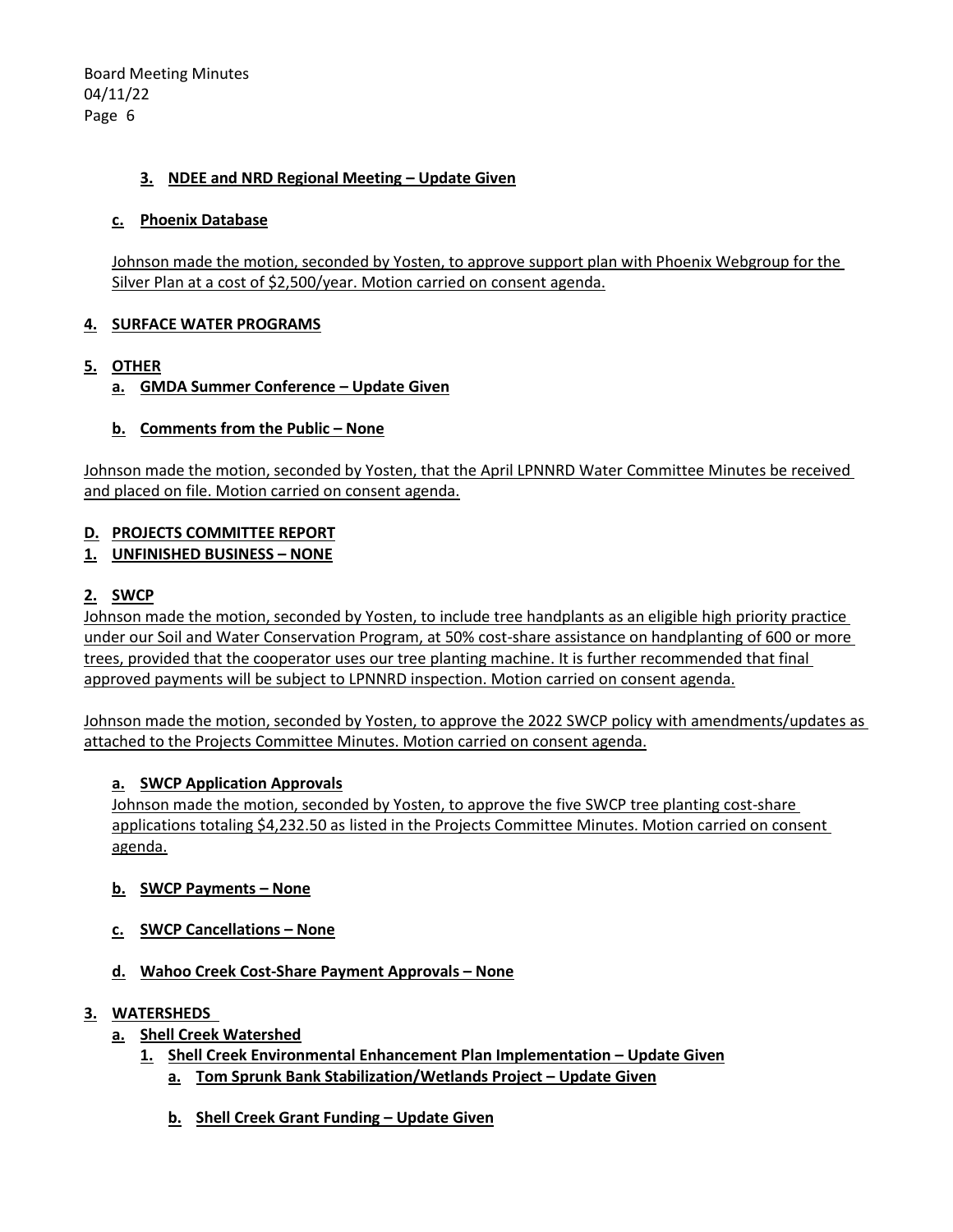# **c. Shell Creek Septic System Upgrade Application**

Johnson made the motion, seconded by Yosten, to approve Kevin Veeder's septic system upgrade application (60% up to \$6,000) within the Shell Creek Environmental Enhancement Plan. Motion carried on consent agenda.

- **b. Wahoo Creek Watershed**
	- **1. Wahoo Creek Dam Site Planning Update & FYRA Invoices – Update Given**
	- **2. Olsson Design Update and Invoice - Update Given**
	- **3. Wahoo Creek Watershed Water Quality Plan Phase II – Update Given**
	- **4. Wahoo Creek Additional Watershed Assistance Discussion**

# **4. JOINT WATER MANAGEMENT ADVISORY BOARD**

- **a. Elkhorn Township/Fremont East Project Meeting – Update Given**
- **b. Rawhide Creek WFPO Water Plan – WA – Update Given**
- **5. EROSION AND SEDIMENT RULES AND REGULATIONS - None**
- **6. OTHER**

Johnson the motion, seconded by Yosten, that the April LPNNRD Projects Committee Minutes be received and placed on file. Motion carried on consent agenda.

### **7. ADDITIONAL ACTION ITEMS**

# **a. Shell Creek Septic Upgrade Application**

Sabatka made the motion, seconded by Johnson, to approve the Septic Upgrade Application for Kurt Stone - \$5,000. Motion carried all members present voting aye.

# **b. Wahoo Creek Watershed Environmental Assessment**

Meduna made the motion, seconded by Saalfeld, to approve NRCS Wahoo Creek Watershed Plan and authorize General Manager to sign the plan agreement as attached. Motion carried all members present voting aye.

# **8. BILLS TO BE APPROVED**

Saeger the motion, seconded by Thompson, that all bills be approved, and warrants be drawn in payment of the same. Motion carried all members present voting aye.

### **9. CONSENT AGENDA ADOPTION**

Johnson made the motion, seconded by Yosten, to approve the April Consent Agenda. Motion carried all members present voting aye.

Meduna made the motion, seconded by Saalfeld, to go into Executive Session at 7:45 p.m. for the protection of public interest due to the potential for litigation and to authorize the following to stay: Legal Counsel Lausterer,